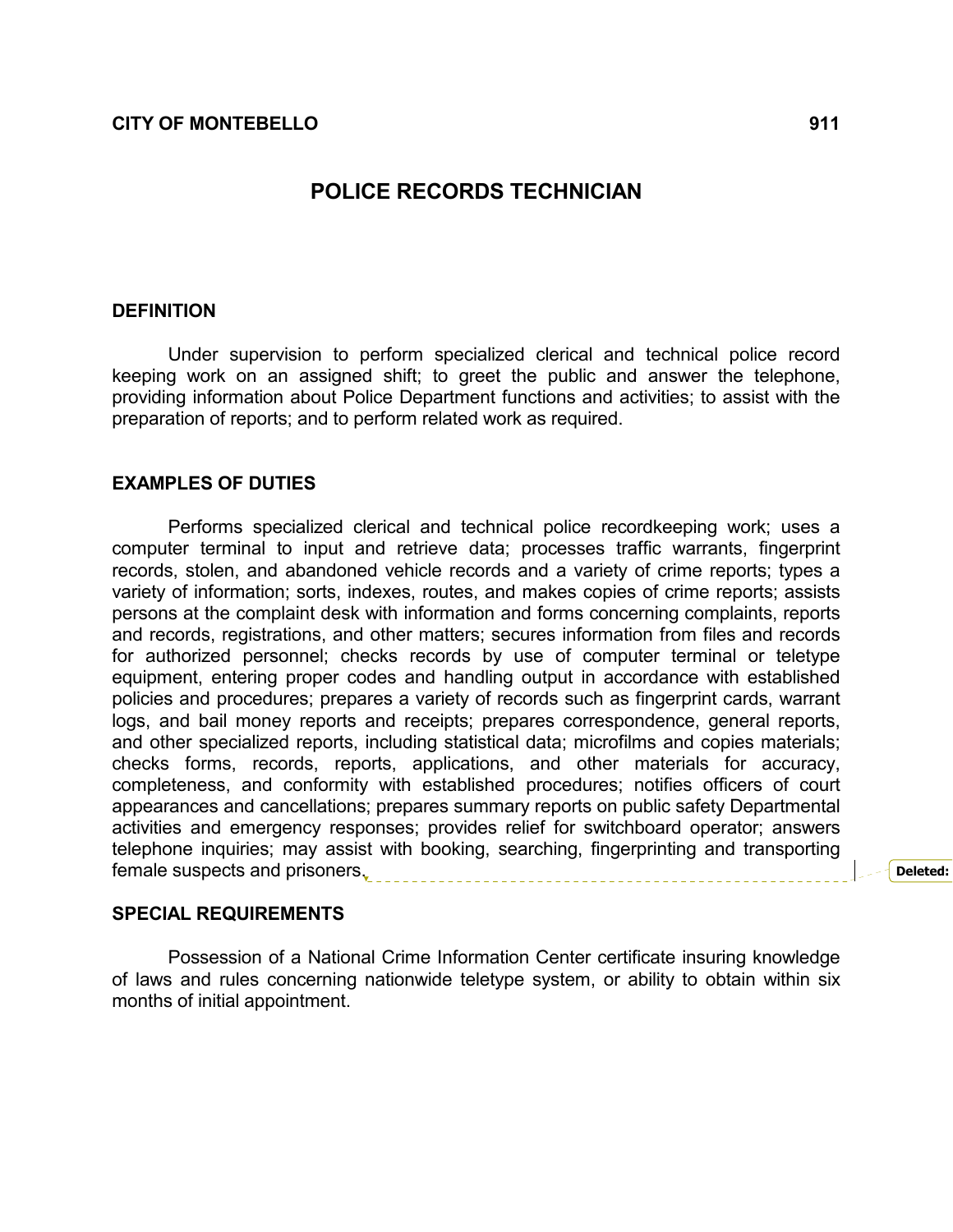## POLICE RECORDS TECHNICIAN

### EMPLOYMENT STANDARDS

Knowledge of:

- Basic functions, procedures, and policies of a Police Department.
- Basic laws and regulations governing the release of information from law enforcement agency records.
- Basic processing and maintenance of law enforcement reports and records.
- Operation and regulations of automated and teletype equipment.
- Modern office methods, equipment and procedures.
- Proper telephone techniques and procedures.
- Basic account record keeping.
- Correct English usage, spelling, grammar, and punctuation.

and

Ability to:

- Compile, maintain, process, and prepare a variety of records and reports.
- Take complaints, gathering essential information for proper handling of the complaint.
- Maintain basic account records.
- Type at a rate of 45 words per minute from clear, legible copy.
- Learn to use automated equipment and applications software to input and retrieve data and information.
- Prepare routine correspondence.
- Read and write at the level required for successful job performance.
- Maintain good public relations with people contacted during work assignments.
- Establish and maintain cooperative working relationships.
- Communicate effectively orally and in writing.